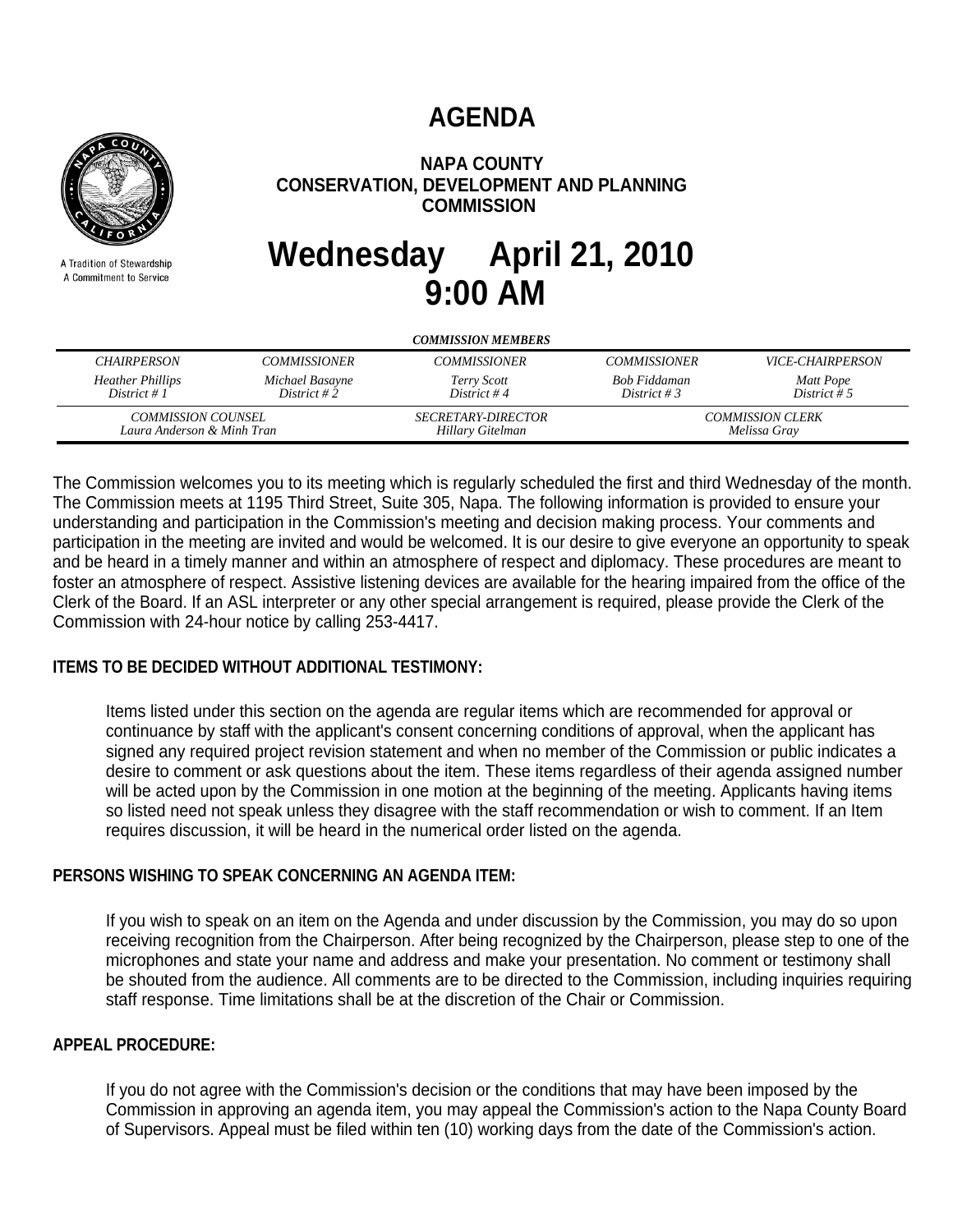Appeals may be limited to those issues raised at the public hearing relating to the agenda item or to written correspondence delivered to the Planning Commission at or prior to the public hearing. For additional information concerning the County's Ordinance requirements for filing an appeal or to obtain the required forms to file an appeal, please stop at the front counter in the County Executive Office/Clerk of the Board, 1195 Third Street, Suite 310 in Napa. If you have any question concerning the appeals procedure, please call (707) 253 4580 and request assistance.

# **DISCLOSURE – CONFLICT OF INTEREST:**

State law requires agency officers (Commissioners, Directors, Board members) to disclose, and then be disqualified from participation in, any proceeding involving a license, permit, or other entitlement for use, if the officer has received from any participant in the proceeding an amount exceeding \$250 within the prior 12 month period. State law also requires any participant in a proceeding to disclose on the record any such contributions to an agency officer.

All materials relating to an agenda item for an open session of a regular meeting of the Planning Commission which are provided to a majority or all of the members of the Commission by Commissioners, staff or the public within 72 hours of but prior to the meeting will be available for public inspection, at the time of such distribution, in the office of the Clerk of the Planning Commission, 1195 Third Street, Suite 210, Napa, California 94559, Monday through Friday, between the hours of 8:00 a.m. and 5:00 p.m., except for County holidays. Materials distributed to a majority or all of the members of the Commission at the meeting will be available for public inspection at the public meeting if prepared by the members of the Commission or County staff and after the public meeting if prepared by some other person. Availability of materials related to agenda items for public inspection does not include materials which are exempt from public disclosure under Government Code sections 6253.5, 6254, 6254.3, 6254.7, 6254.15, 6254.16, or 6254.22.

#### **Agenda available on line at www.countyofnapa.org**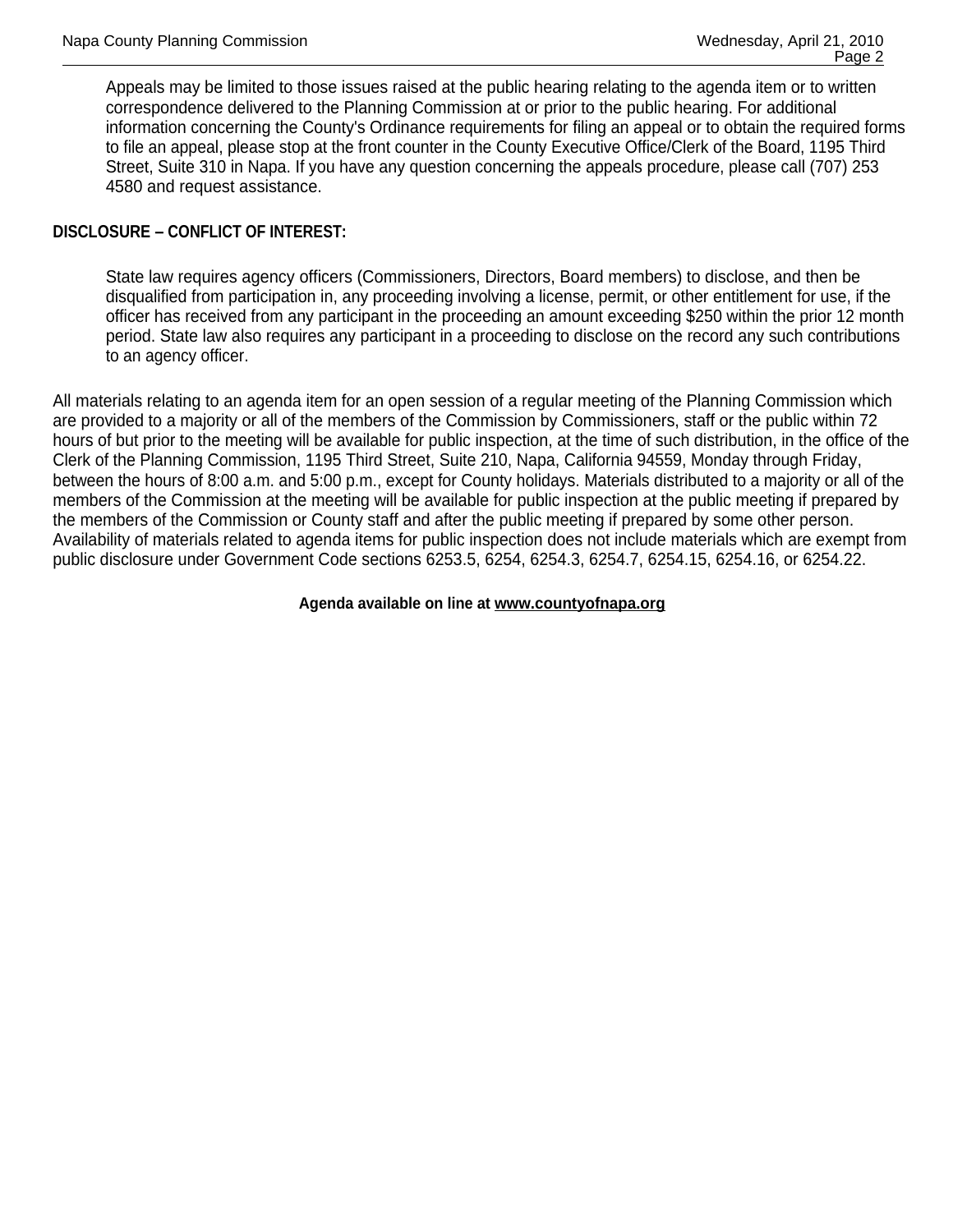# **1. CALL TO ORDER / ROLL CALL**

# **2. PLEDGE OF ALLEGIANCE**

#### **3. CITIZEN COMMENTS AND RECOMMENDATIONS**

The Commission invites Citizen comments and recommendations concerning current problems and future prospects of a planning nature which are within the jurisdiction of the Conservation, Development & Planning Commission. Anyone who wishes to speak to the Commission on such a matter, if it is not on the agenda, may do so at this time.

#### **4. APPROVAL OF MINUTES** - None

#### **5. DIRECTOR'S REPORT**

- BOARD OF SUPERVISORS ACTIONS
- OTHER DEPARTMENT ACTIVITIES
- **6. AGENDA REVIEW**
- **7. DISCLOSURES**

#### **8. PUBLIC HEARING ITEMS TO BE DECIDED WITHOUT ADDITIONAL TESTIMONY** - None

#### **9. PUBLIC HEARING ITEMS**

**A. 2009-2010 WINERY-RELATED ZONING ORDINANCE AMENDMENTS and ASSOCIATED INTERPRETIVE GUIDANCE RESOLUTION, COUNTY-INITIATED ZONING CODE TEXT AMENDMENT No. P10-00098-ORD CEQA Status**: Negative Declaration Prepared. According to the proposed negative declaration, the project would not have any potentially significant environmental impacts. This project is applicable to all parcels zoned and sized to allow wine production, a number of which are included on the lists of hazardous waste sites enumerated under Government Code §65962.5.

**Request**: County-sponsored ordinance to: 1.) amend Napa County Code §18.08.370 "Marketing of wine," to clarify existing limitations on where, when, how, and for whom allowed winery marketing may occur; 2.) amend Napa County Code §18.08.620 "Tours and tastings," to clarify existing limitations on food and wine pairings at wineries; and 3.) amend §18.16.030 (H) and §18.20.030 (J) to allow the sale of wine related products as a winery-accessory use within the AP (Agricultural Preserve) and AW (Agricultural Watershed) zoning districts. The project also includes adoption of a resolution establishing interpretive guidance related to winery activities within the AP and AW zoning districts.

Proposed Zoning Ordinance text amendments and associated policy interpretations would apply to unincorporated areas countywide, and in particular to those parcels zoned and sized to allow wine production. In staff's view, the proposal would update but not substantively change provisions of the Winery Definition Ordinance (WDO) adopted in 1990.

**Ordinance Title**: *AN ORDINANCE OF THE BOARD OF SUPERVISORS OF THE COUNTY OF NAPA, STATE OF CALIFORNIA, AMENDING SECTIONS 18.08.370, 18.08.620, 18.16.030, AND 18.20.030 OF THE COUNTY CODE AS THEY RELATE TO THE MARKETING OF WINE, FOOD AND WINE*  PAIRINGS CONDUCTED AS PART OF TOURS AND TASTINGS AND THE MARKETING OF WINE *RELATED PRODUCTS PERMITTED AT WINERIES IN THE AGRICULTURAL PRESERVE (AP) AND AGRICULTURAL WATERSHED (AW) ZONING DISTRICTS.*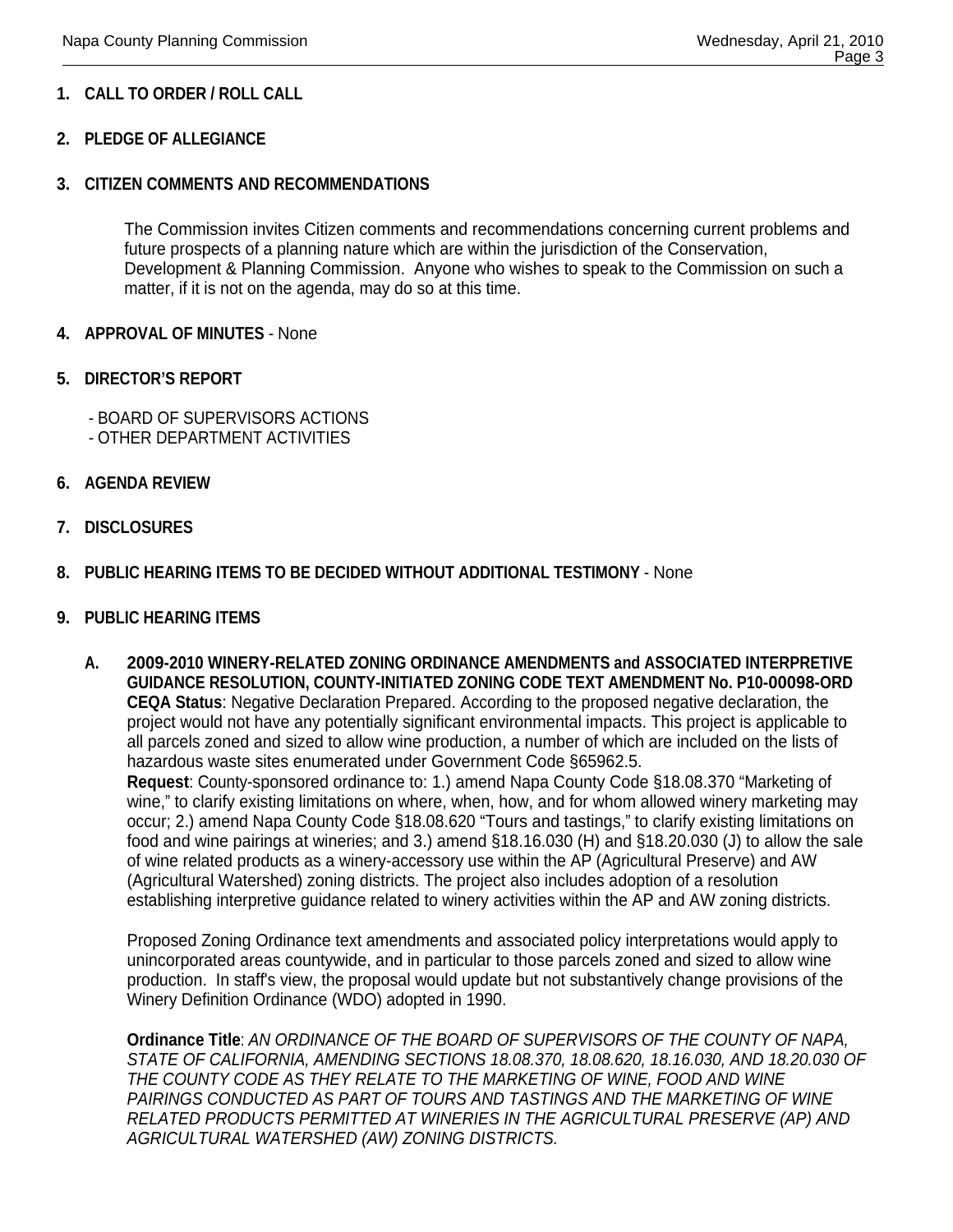**Resolution Title**: *A RESOLUTION OF THE NAPA COUNTY BOARD OF SUPERVISORS OF THE COUNTY OF NAPA, STATE OF CALIFORNIA, ESTABLISHING INTERPRETIVE GUIDANCE ON MARKETING ACTIVITIES FOR WINERIES.* 

**Staff Recommendation**: That the Planning Commission conduct a public hearing and recommend that the Board of Supervisors adopt the proposed negative declaration, adopt the proposed ordinance, and adopt the proposed resolution.

Staff Contact: Chris Cahill, 253-4847, chris.cahill@countyofnapa.org or Hillary Gitelman, 253-4417, hillary.gitelman@countyofnapa.org

#### **B. WALLIS FAMILY ESTATE WINERY / EDWARD & MARILYN WALLIS TRUST- USE PERMIT #P08-00197- UP**

**CEQA Status:** Mitigated Negative Declaration Prepared. According to the Mitigated Negative Declaration, the proposed project would have, if mitigation measures are not included, potentially significant environmental impacts in the following areas: Aesthetics, Biological Resources, Cultural Resources and Hydrology & Water Quality. This project site is not on any of the lists of hazardous waste sites enumerated under Government code section 65962.5.

**Request:** Approval of a Use Permit, including application for a County Historical Landmark Designation, to establish a 30,000 gallon per year winery to include: (1) seismic retrofit, restoration and rehabilitation of the existing 6,711 sq. ft. historic Pacheteau's Castle for reuse as a wine barrel storage, office, tasting room and sales building and the existing 5,000 sq. ft. historic Carriage House for reuse as a winery production building and rehabilitation of an existing 1,200 sq. ft. concrete area for use as a crush pad for a winery totaling 12,911 sq. ft.; (2) two full-time and three part-time employees; (3) 27 parking spaces; (4) tours and tasting by prior appointment with a maximum of 18 visitors per day (maximum of 108 visitors in a proposed six day week); (5) a marketing plan with: three private food and wine tasting events per year with 75 persons per event (all food service to be catered by Napa County licensed operators) and participation in one Napa Valley Wine Auction Event; (6) installation of a new combined process and domestic wastewater system using a standard gravity distribution type septic disposal system; (7) alterations to the two existing wells to eliminate their

interconnectivity; (8) widening the existing private driveway to the winery site; and, (9) a Lot Line Adjustment to bring the winery production and accessory buildings onto a single parcel. The winery project is located on two parcels of 33.49 and 12.34 acres (pending Lot Line Adjustment) with access off a private driveway on the north side of Pacheteau Road, approx. 680 feet northwest of its intersection with Diamond Mountain Road and about 1.5 miles west of the City of Calistoga within an Agricultural Watershed (AW) zoning district; Assessor's Parcel #: 020-450-013 SFAP, 020-450-014, 020-450-015 SFAP, 016 SFAP & 017 SFAP (pending a Lot Line Adjustment); 1670 Diamond Mountain Rd., Calistoga.

**Recommendation:** Adopt the Mitigated Negative Declaration and Mitigation Monitoring & Reporting Program, Use Permit and Landmark Designation as proposed with conditions of approval.

Staff Contact: Patricia Hornisher 299-1349 or Trish.Hornisher@countyofnapa.org

#### **C. NAPA 34 HOLDINGS COMMERCE CENTER / BRIAN KAUFMAN / NAPA 34 HOLDINGS - USE PERMIT #P09-00329-UP & TENTATIVE PARCEL MAP #P09-00330-TPM.**

**CEQA Status:** Mitigated Negative Declaration Prepared. According to the proposed mitigated negative declaration, if mitigation measures are not included, the proposed project would have potentially significant environmental impacts in the following areas: Air Quality, Biological Resources, Hydrology and Water Quality, Public Services, Transportation/Traffic, and Utilities and Service Systems. The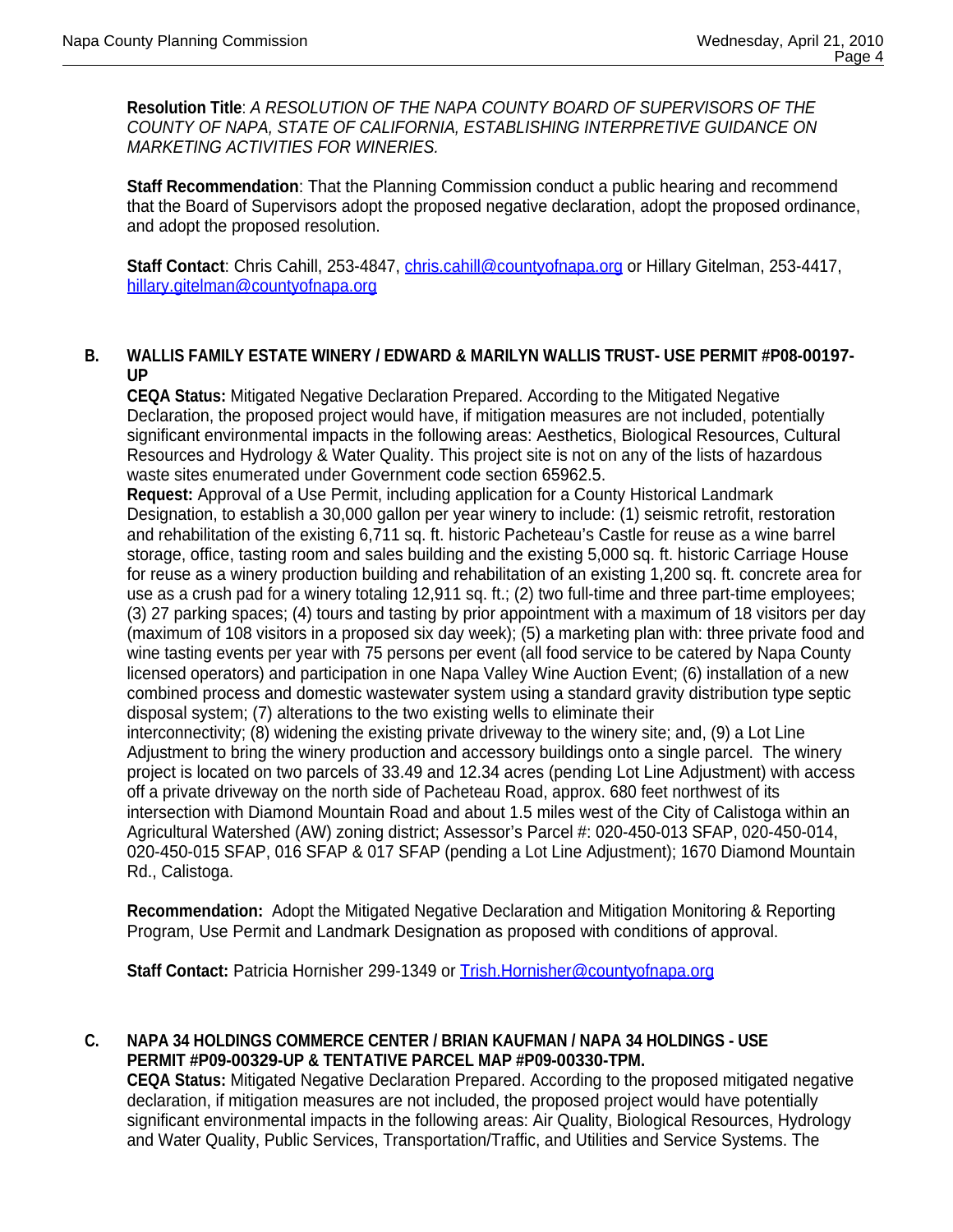project site is not on any of the lists of hazardous waste sites enumerated under Government Code section 65962.5.

**Request:** Approval of a Use Permit to allow the construction and operation of an industrial park totaling 490,503 square feet of new development in eight buildings. Approximately 73% percent of the total development floor area would be dedicated to warehousing uses, while the remaining 27% would be utilized as office space. Access would be provided from three new driveways located off of an extension of Devlin Road and a single right-in right-out driveway off of Airport Boulevard. Roadway improvements and the preservation and enhancement of approximately 3 acres of existing on-site wetlands are also proposed. The project would connect to the City of American Canyon municipal water system and sewer service would be provided by the Napa Sanitation District. The following approvals are also requested: (1) Lot Line Adjustment to transfer 1.10 acres from the subject property (currently APN 057-210-056) to the property directly to the west (currently APN 057-210-055) to relocate the shared property line to the centerline of the extension of Devlin Road; (2) Tentative Parcel Map to allow the creation of eight industrial parcels ranging in size from 0.60 to 7.18 acres and three wetland/drainage parcels ranging in size from 0.23 to 5.35 acres. Dedication of the Devlin Road rightof-way is also proposed, as is the reduction of an existing utility easement at the abandoned Aviation Way right-of-way from 60' to 15' in width; (3) Use Permit Variation to Airport Industrial Area Specific Plan standards to allow driveway access onto Airport Boulevard and a reduced parking ratio at proposed parcel "F" (88 required, 78 proposed). The project is located in the Napa Airport Industrial Area on a 33.9 acre parcel located at the southwest corner of the intersection of State Route 29 and Airport Boulevard, within an IP:AC (Industrial Park: Airport Compatibility Zone D) zoning district. (Assessor's Parcel No.: 057-210-056). No Current Address, the Napa-Vallejo Highway, Napa, Calif. 94558

**Staff Recommendation:** Adopt the mitigated negative declaration and mitigation monitoring and reporting plan and approve the requested use permit and tentative parcel map as conditioned.

**Staff Contact:** Chris Cahill, 253-4847 or chris.cahill@countyofnapa.org

# **10. ADMINISTRATIVE ITEMS** - None

# **11. DEPUTY DIRECTOR'S REPORT**

- DISCUSSION OF ITEMS FOR THE MAY 5, 2010 PLANNING COMMISSION AND ALUC MEETINGS

- CODE COMPLIANCE REPORT
- ZONING ADMINISTRATOR ACTIONS
- OTHER PENDING PROJECTS' STATUS

# **12. COMMISSIONER COMMENTS / COMMITTEE REPORTS**

# **13. FUTURE AGENDA ITEMS**

- #03457-UP, 1 year after opening Kendall Jackson (formerly Pecota) Winery
- #P06-01426-UP, 1 year after opening Pavitt Winery
- #02082-UP, September 2010 Alpha Omega Winery
- #P06-0102-MOD, December 2010, Frank Family Winery

# **14. ADJOURNMENT**